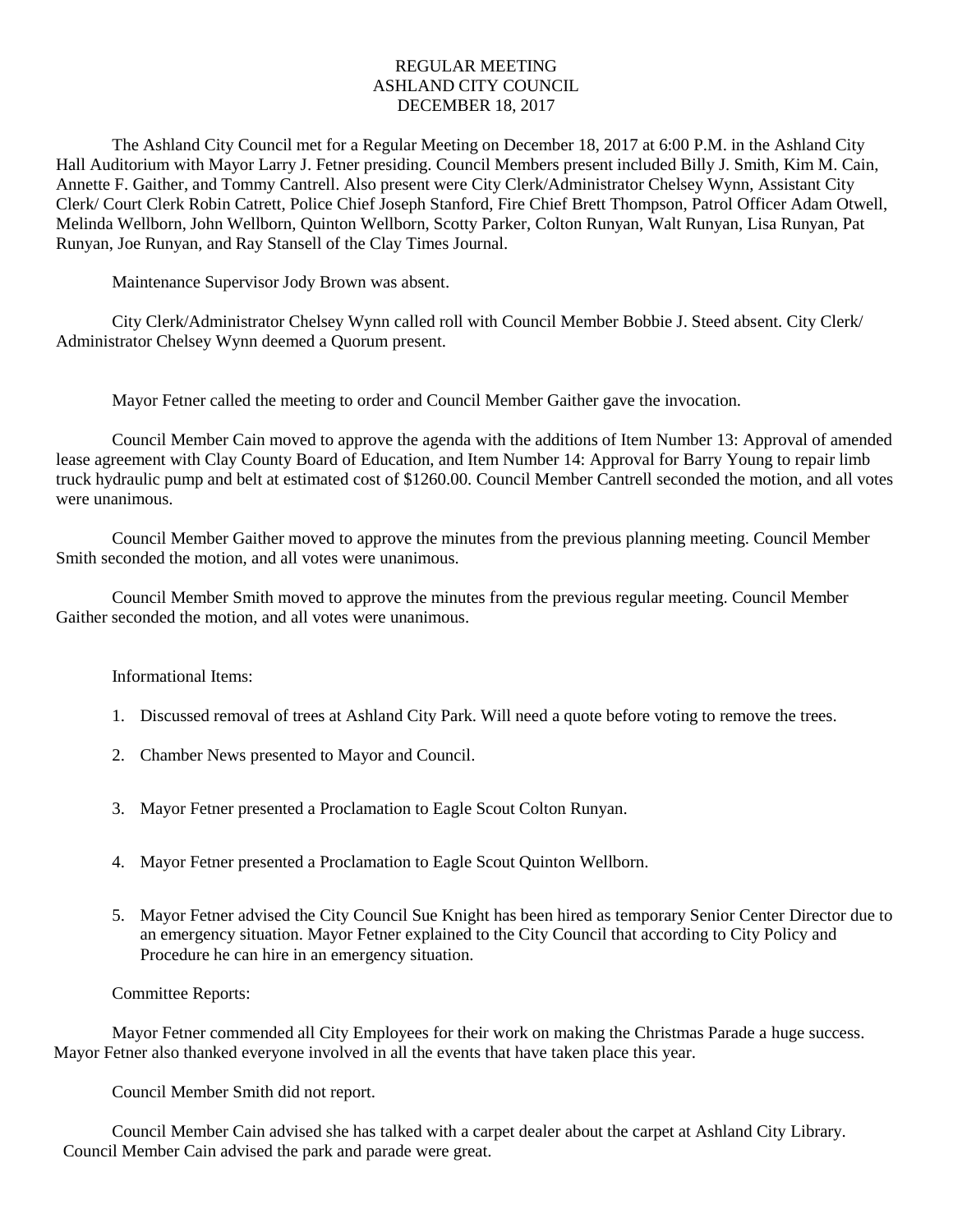Council Member Gaither commended everyone on their hard work during the winter weather and the Christmas Parade.

Council Member Cantrell advised basketball will begin on January 6, 2018.

City Clerk/ Administrator Chelsey Wynn thanked Tru Cabinetry for sponsoring the movie at the Ashland Wynn Building during the Christmas Parade.

Police Chief Stanford advised the recent Ford Taurus may bring a profit to the city after the sale of unusable equipment.

Fire Chief Thompson updated the Council on the rescue truck.

New Business:

Council Member Cantrell made a motion to pay the bills received since the last regular meeting in the amount of \$19,140.72. Council Member Cain seconded the motion, and all votes were unanimous.

Council Member Gaither made a motion approving the purchase of tires for Code Enforcement vehicle from Goodyear Wholesale at an estimated cost of \$598.68. Council Member Cantrell seconded the motion, and all votes were unanimous.

Council Member Cain made a motion approving the city to pay Edgar and Associates, LLC. \$3,535.00. Council Member Smith seconded the motion, and all votes were unanimous.

Council Member Smith made a motion approving the city to pay Consolidated Publishing Co., Inc. \$992.85 for bid advertisement for Ashland Police Department renovations. Council Member Cantrell seconded the motion, and all votes were unanimous.

Council Member Cantrell made a motion approving the city to pay employees for unused vacation hours. Council Member Gaither seconded the motion, and all votes were unanimous.

Council Member Smith made a motion to authorize Mayor Fetner to execute a new (3) year contract effective January 01, 2018 with Ashland Goodwater Lineville Solid Waste Authority (A-G-L). Council Member Cantrell seconded the motion, and all votes were unanimous.

Council Member Gaither made a motion to approve the purchase of General Fund checks from Intuit at a cost of \$437.99. Council Member Smith seconded the motion, and all votes were unanimous.

Council Member Gaither made a motion approving the city to pay Municipal Software Group \$1,800.00 for renewal support for Ashland Municipal Court (12.01.2017-11.30.2018). Council Member Cantrell seconded the motion, and all votes were unanimous.

Item Number 9: Canine Officer Boyd's training with GK9S died for lack of a motion.

Council Member Cantrell made a motion to pay Southern Data Automation \$460.00 for server repair for Ashland Police Department. Council Member Gaither seconded the motion, and all votes were unanimous.

Council Member Gaither made a motion to pay American Law Enforcement Radar & Training \$280.00 for radar certification for Ashland Police Department. Council Member Cain seconded the motion, and all votes were unanimous.

Council Member Cain made a motion to approving Suggs Collision to repair the Ashland Senior Center van door and roof at an estimated cost of \$1,934.24. Council Member Gaither seconded the motion, and all votes were unanimous.